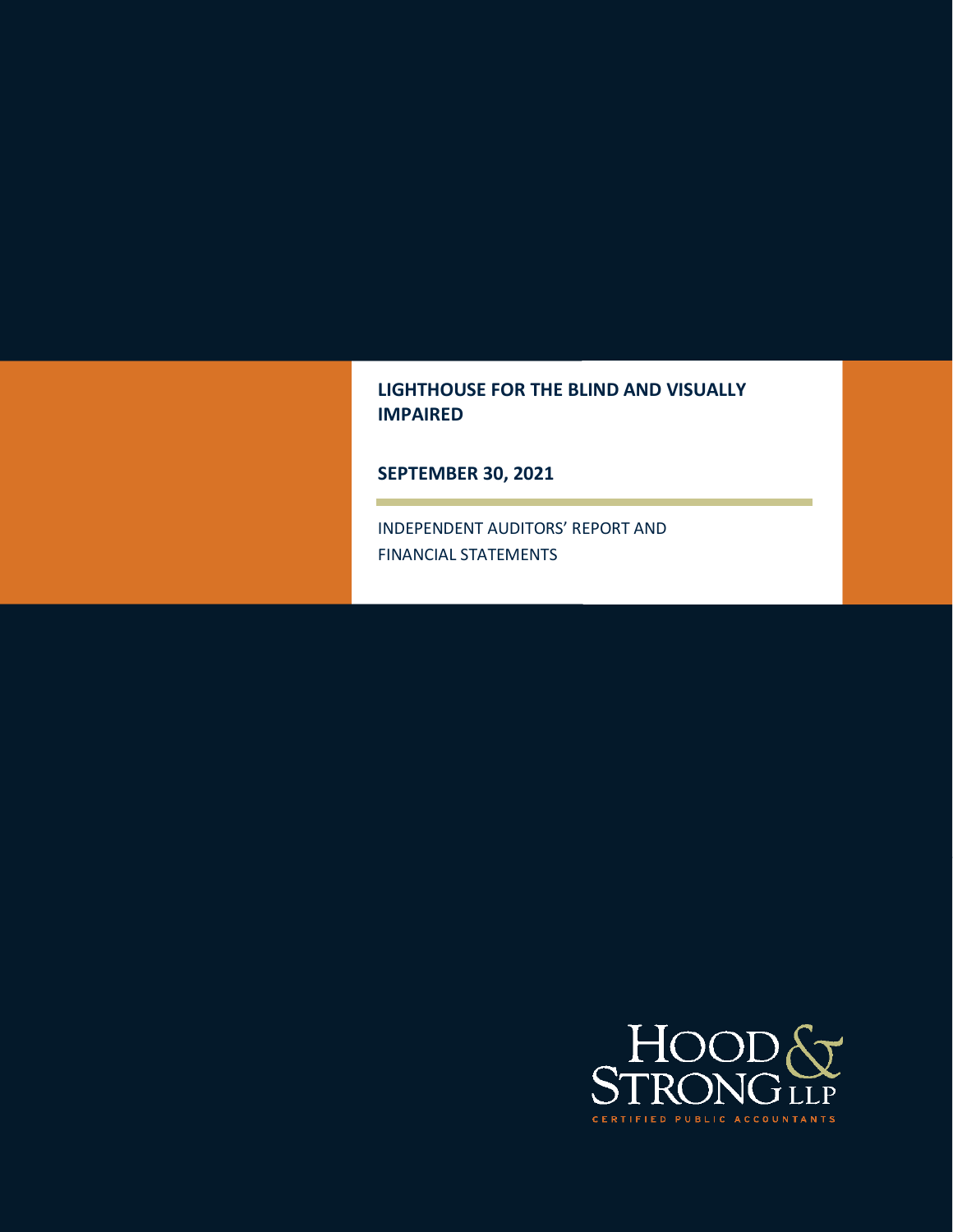# **Independent Auditors' Report and Financial Statements**

| <b>Independent Auditors' Report</b>                           | $1 - 2$ |
|---------------------------------------------------------------|---------|
| <b>Financial Statements:</b>                                  |         |
| Consolidated Statement of Financial Position                  | 3       |
| Consolidated Statement of Activities and Change in Net Assets | 4       |
| <b>Consolidated Statement of Functional Expenses</b>          | 5       |
| <b>Consolidated Statement of Cash Flows</b>                   | 6       |
| Notes to Financial Statements                                 | 7 - 18  |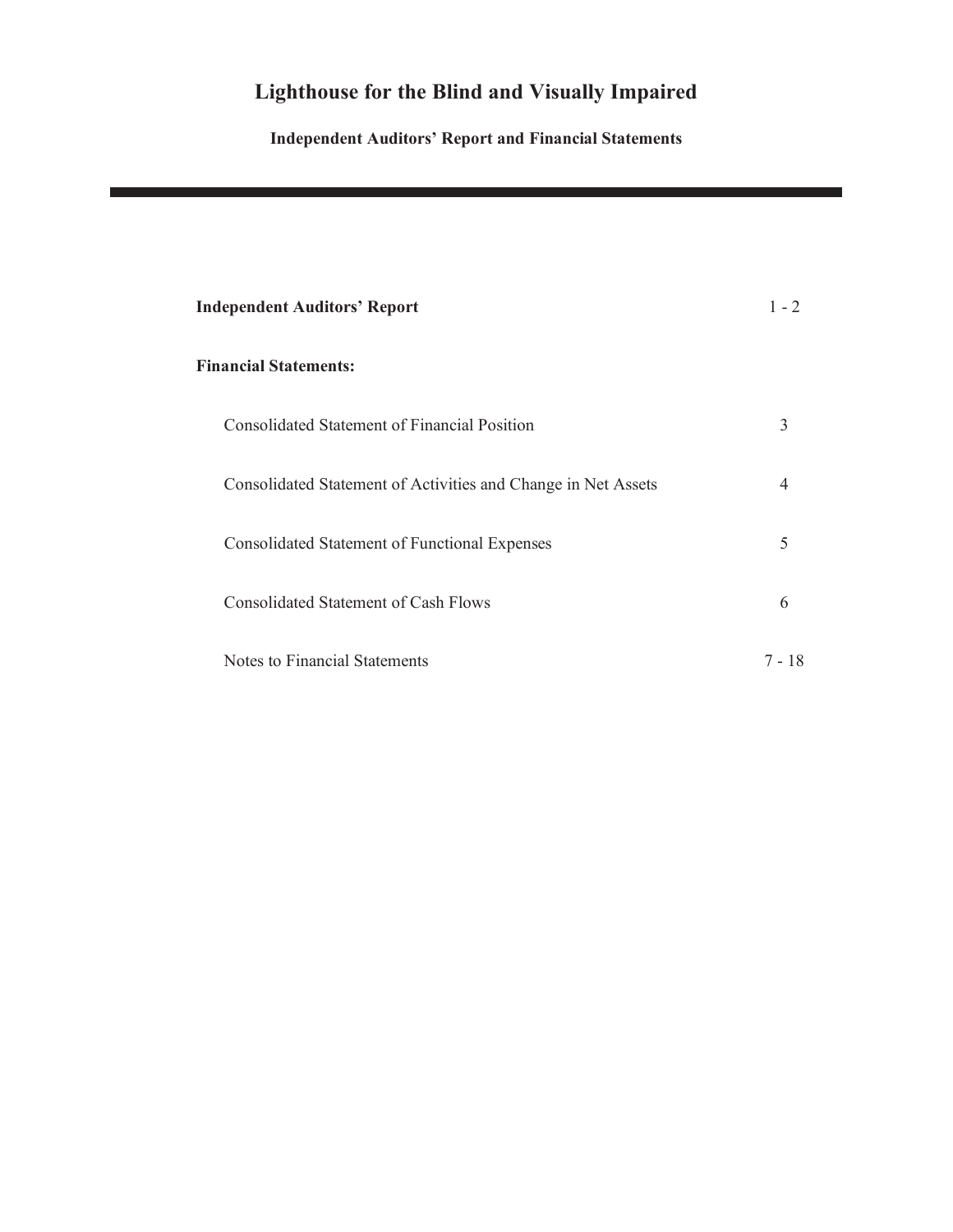

**A Century Strong** 

#### **Independent Auditors' Report**

THE BOARD OF DIRECTORS LIGHTHOUSE FOR THE BLIND AND VISUALLY IMPAIRED San Francisco, California

#### **Report on the Financial Statements**

We have audited the accompanying consolidated financial statements of **LIGHTHOUSE FOR THE BLIND AND VISUALLY IMPAIRED (the Organization)** which comprise the statement of financial position as of September 30, 2021, and the related consolidated statements of activities and change in net assets, and cash flows for the year then ended, and the related notes to the consolidated financial statements.

#### **Management's Responsibility for the Financial Statements**

Management is responsible for the preparation and fair presentation of these financial statements in accordance with accounting principles generally accepted in the United States of America; this includes the design, implementation, and maintenance of internal control relevant to the preparation and fair presentation of financial statements that are free from material misstatement, whether due to fraud or error.

#### **Auditors' Responsibility**

Our responsibility is to express an opinion on these financial statements based on our audit. We conducted our audit in accordance with auditing standards generally accepted in the United States of America. Those standards require that we plan and perform the audit to obtain reasonable assurance about whether the financial statements are free from material misstatement.

An audit involves performing procedures to obtain audit evidence about the amounts and disclosures in the financial statements. The procedures selected depend on the auditor's judgment, including the assessment of the risks of material misstatement of the financial statements, whether due to fraud or error. In making those risk assessments, the auditor considers internal control relevant to the entity's preparation and fair presentation of the financial statements in order to design audit procedures that are appropriate in the circumstances, but not for the purpose of expressing an opinion on the effectiveness of the entity's internal control. Accordingly, we express no such opinion. An audit also includes evaluating the appropriateness of accounting policies used and the reasonableness of significant accounting estimates made by management, as well as evaluating the overall presentation of the financial statements.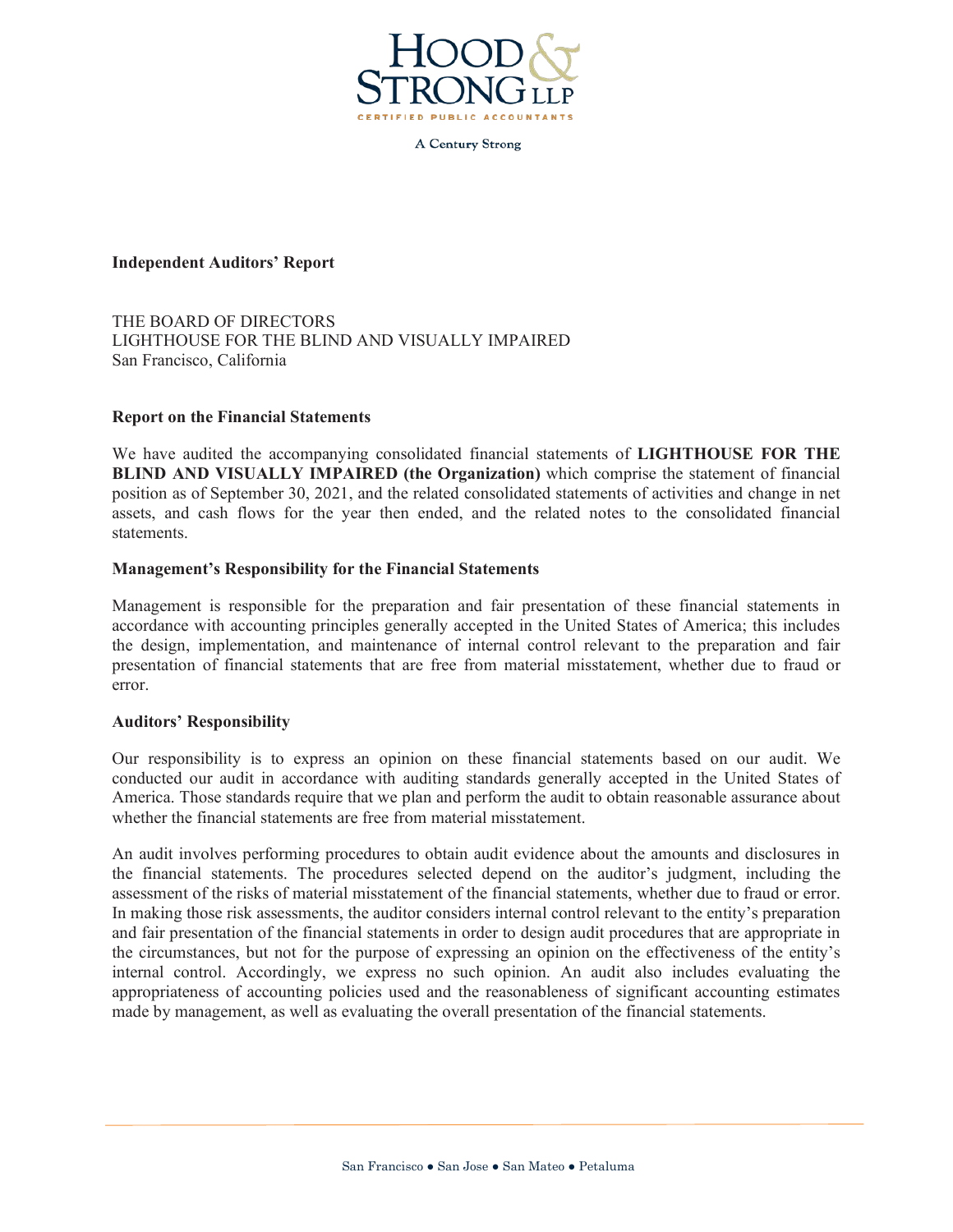We believe that the audit evidence we have obtained is sufficient and appropriate to provide a basis for our audit opinion.

#### **Opinion**

In our opinion, the financial statements referred to above present fairly, in all material respects, the consolidated financial position of Lighthouse for the Blind and Visually Impaired as of September 30, 2021, and the changes in net assets and its cash flows for the year then ended in accordance with accounting principles generally accepted in the United States of America.

Hood & Strong LLP

San Francisco, California February 14, 2022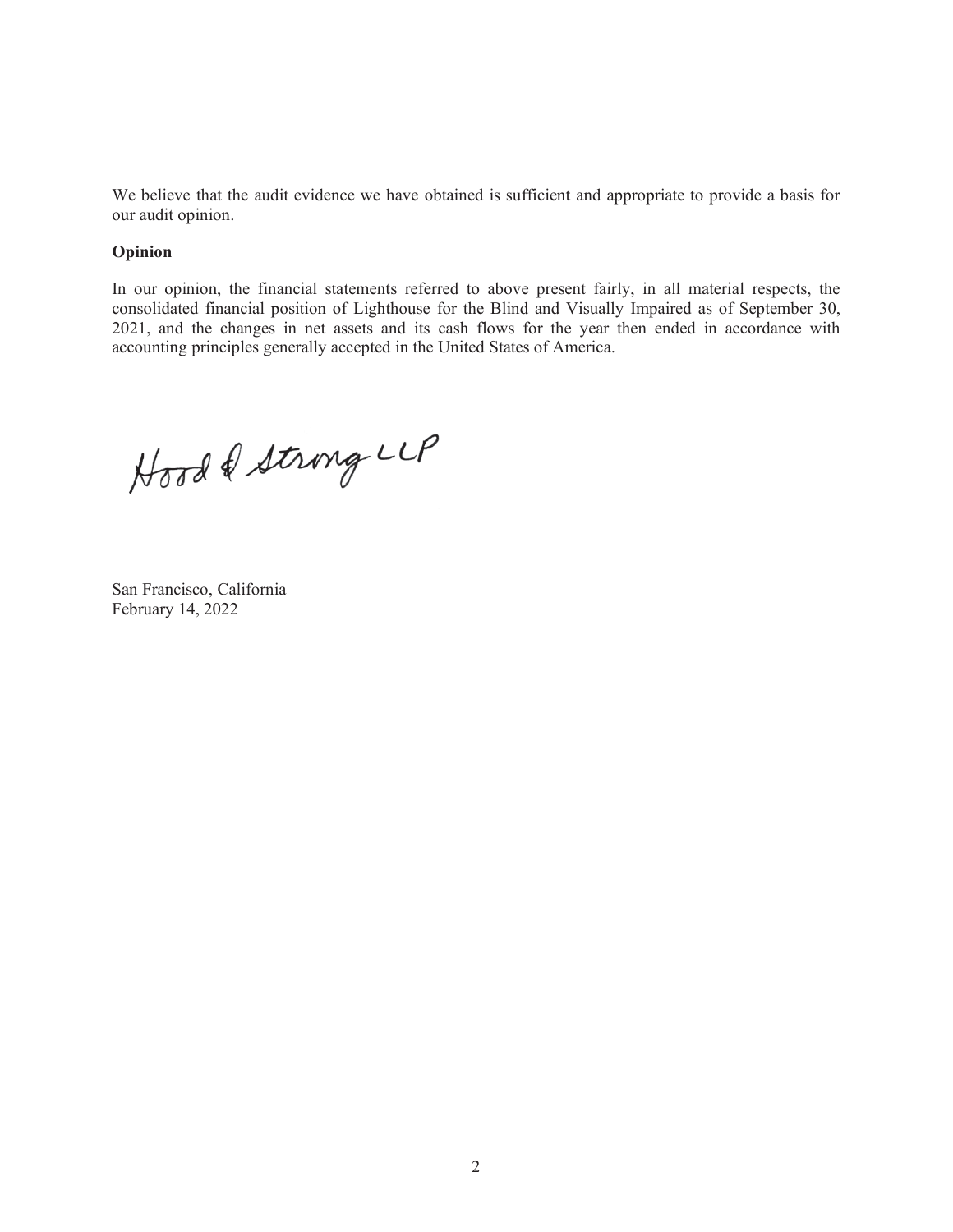## **Consolidated Statement of Financial Position**

*September 30, 2021*

#### **Assets**

| Cash and cash equivalents                   | $\mathbb{S}$ | 1,844,175   |
|---------------------------------------------|--------------|-------------|
| Receivables                                 |              | 1,466,874   |
| Prepaid expenses and other assets           |              | 727,852     |
| Inventory                                   |              | 1,010,052   |
| Investments                                 |              | 152,245,495 |
| Notes receivable                            |              | 11,630,500  |
| Investment in real estate                   |              | 22,962,332  |
| Property and equipment, net                 |              | 63,230,225  |
| Interest rate swap                          |              | 1,166,506   |
| <b>Total Assets</b>                         | \$           | 256,284,011 |
|                                             |              |             |
| <b>Liabilities and Net Assets</b>           |              |             |
| Accounts payable and accrued expenses       | $\mathbb{S}$ | 2,601,332   |
| Accrued salaries and benefits               |              | 592,383     |
| Deferred revenue                            |              | 229,245     |
| Line of credit                              |              | 3,350,000   |
| Loans payable                               |              | 48,544,000  |
| <b>Total liabilities</b>                    |              | 55,316,960  |
| <b>Net Assets:</b>                          |              |             |
| Without donor restrictions:                 |              |             |
| Undesignated                                |              | 48,309,914  |
| Board designated net assets                 |              | 152,245,495 |
|                                             |              |             |
| Total net assets without donor restrictions |              | 200,555,409 |
| With donor restrictions                     |              | 411,642     |
| Total net assets                            |              | 200,967,051 |
| <b>Total Liabilities and Net Assets</b>     | \$           | 256,284,011 |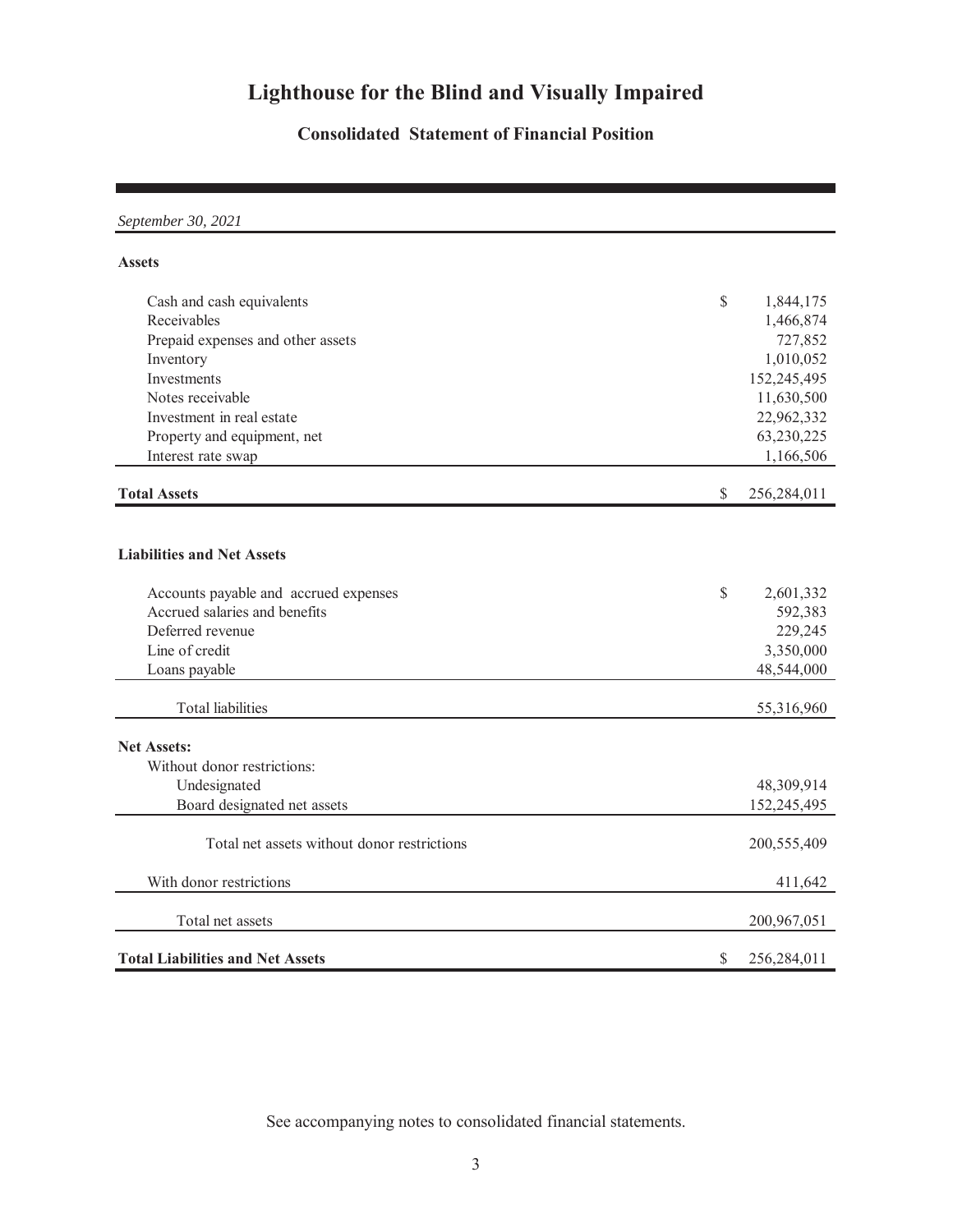## **Consolidated Statement of Activities and Change in Net Assets**

#### *Year Ended September 30, 2021*

|                                           |              | <b>Without Donor</b><br>Restrictions |               | With Donor<br>Restrictions |              | Total        |
|-------------------------------------------|--------------|--------------------------------------|---------------|----------------------------|--------------|--------------|
| Operating:                                |              |                                      |               |                            |              |              |
| Revenue and support:                      |              |                                      |               |                            |              |              |
| Government grants                         | $\mathbb{S}$ | 1,596,696                            |               |                            | $\mathbb{S}$ | 1,596,696    |
| <b>Sales</b>                              |              | 3,981,174                            |               |                            |              | 3,981,174    |
| Contributions and gifts                   |              | 931,881                              | $\mathcal{S}$ | 457,347                    |              | 1,389,228    |
| Program service fees                      |              | 908,422                              |               |                            |              | 908,422      |
| Other                                     |              | 465,656                              |               |                            |              | 465,656      |
| Net assets released from restrictions     |              | 491,820                              |               | (491, 820)                 |              |              |
| Total revenue and support                 |              | 8,375,649                            |               | (34, 473)                  |              | 8,341,176    |
| Expenses:                                 |              |                                      |               |                            |              |              |
| Program services                          |              | 14,551,748                           |               |                            |              | 14,551,748   |
| Management and general                    |              | 3,808,417                            |               |                            |              | 3,808,417    |
| Development                               |              | 1,192,515                            |               |                            |              | 1,192,515    |
| Total expenses                            |              | 19,552,680                           |               |                            |              | 19,552,680   |
| Change in net assets from operations      |              | (11, 177, 031)                       |               | (34, 473)                  |              | (11,211,504) |
| <b>Non-Operating:</b>                     |              |                                      |               |                            |              |              |
| Investment income, net of expenses        |              | 30,411,705                           |               |                            |              | 30,411,705   |
| Gain on sale of building                  |              | 4,372,490                            |               |                            |              | 4,372,490    |
| Change in the value of interest rate swap |              | 1,770,882                            |               |                            |              | 1,770,882    |
| <b>Change in Net Assets</b>               |              | 25,378,046                           |               | (34, 473)                  |              | 25, 343, 573 |
| Net Assets, beginning of the year         |              | 175, 177, 363                        |               | 446,115                    |              | 175,623,478  |
| Net Assets, end of the year               | \$           | 200,555,409                          | \$            | 411,642                    | \$           | 200,967,051  |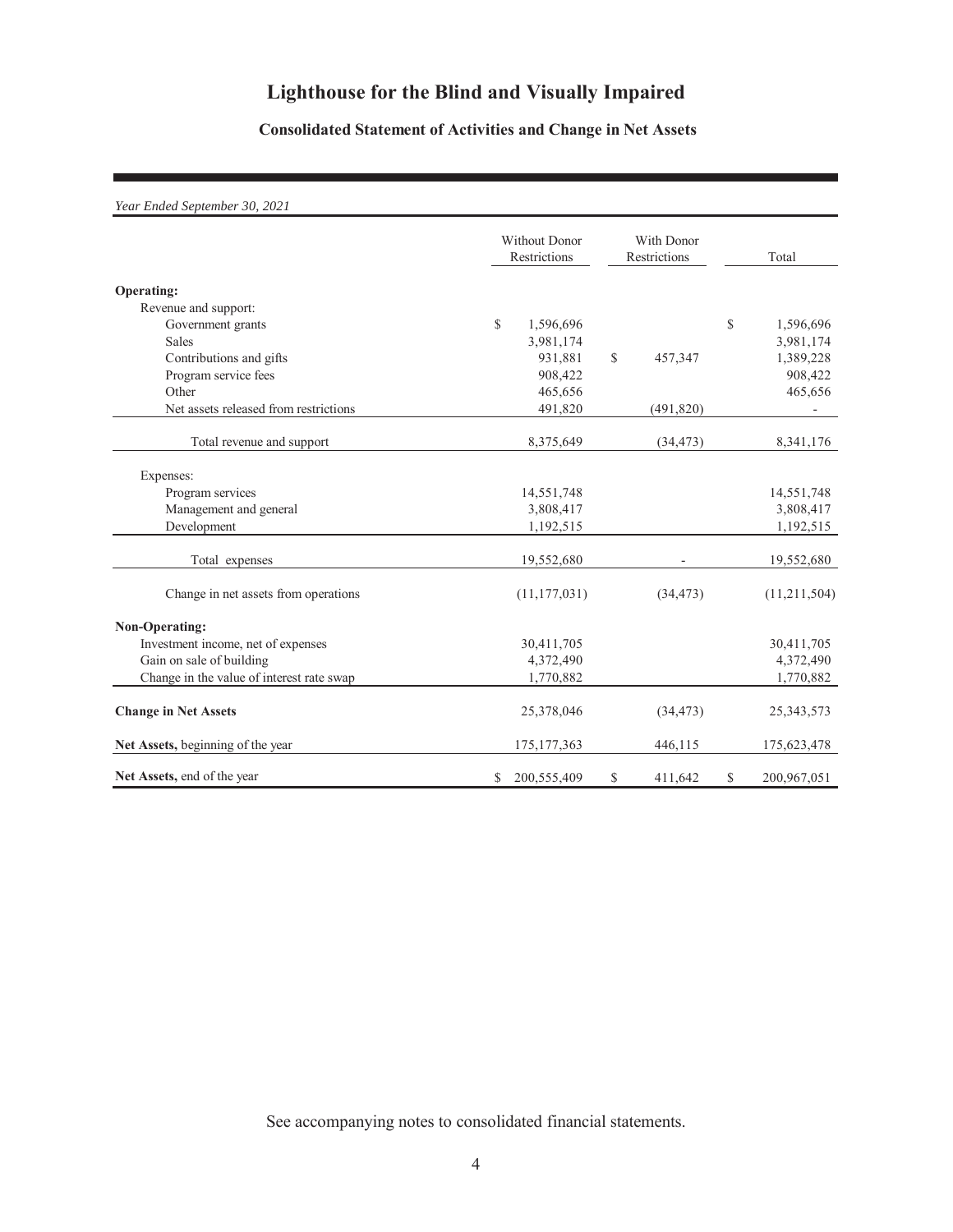### **Consolidated Statement of Functional Expenses**

#### *Year Ended September 30, 2021*

|                                        |    | Program Services             |    |                            |     |                           |    | <b>Supporting Services</b> |    |                           |              |             |     |            |
|----------------------------------------|----|------------------------------|----|----------------------------|-----|---------------------------|----|----------------------------|----|---------------------------|--------------|-------------|-----|------------|
|                                        |    | Community<br>and Information |    | Rehabilitation<br>Services |     | LightHouse<br>Enterprises |    | Total                      |    | Management<br>and General |              | Development |     | Total      |
| Personnel                              | S. | 1,954,050                    | S. | 2,757,389                  | \$. | 1,895,261                 | S. | 6,606,700                  | S. | ,958,528                  | $\mathbb{S}$ | 643,261     | \$. | 9,208,489  |
| Program costs                          |    | 202,933                      |    | 512,584                    |     | 85,840                    |    | 801,357                    |    | 90,045                    |              | 65,233      |     | 956,635    |
| Cost of goods sold                     |    |                              |    |                            |     | 1,928,250                 |    | 1,928,250                  |    |                           |              |             |     | 1,928,250  |
| Occupancy                              |    | 292,267                      |    | 249,642                    |     | 126,102                   |    | 668,011                    |    | 73,739                    |              | 17,472      |     | 759,222    |
| Depreciation and amortization          |    | 690,054                      |    | 822,128                    |     | 458,008                   |    | 1,970,190                  |    | 578,389                   |              | 139,011     |     | 2,687,590  |
| Outside services                       |    | 280,585                      |    | 311,200                    |     | 158,933                   |    | 750,718                    |    | 581,891                   |              | 171,621     |     | 1,504,230  |
| Postage and printing                   |    | 1,545                        |    | 849                        |     | 8,144                     |    | 10,538                     |    | 878                       |              | 67,525      |     | 78,941     |
| Office supplies and equipment          |    | 51,663                       |    | 2,931                      |     | 136,854                   |    | 191,448                    |    | 4,296                     |              | 786         |     | 196,530    |
| Staff training, travel and conference  |    | 4,910                        |    | 19,383                     |     | 6,617                     |    | 30,910                     |    | 26,449                    |              | 15,912      |     | 73,271     |
| Insurance                              |    | 530,149                      |    | 52,414                     |     | 112,801                   |    | 695,364                    |    | 56,536                    |              | 8,785       |     | 760,685    |
| Telephone                              |    | 56,911                       |    | 56,743                     |     | 39,062                    |    | 152,716                    |    | 26,545                    |              | 7,310       |     | 186,571    |
| Bad debt, bank fee, interest and taxes |    | 134,892                      |    | 206,349                    |     | 333,756                   |    | 674,997                    |    | 400,026                   |              | 44,525      |     | 1,119,548  |
| Shipping and delivery                  |    | 1,330                        |    |                            |     | 69,219                    |    | 70,549                     |    |                           |              |             |     | 70,549     |
| Program marketing and public relations |    |                              |    |                            |     |                           |    |                            |    |                           |              | 11,074      |     | 11,074     |
| Board expenses                         |    |                              |    |                            |     |                           |    |                            |    | 11,095                    |              |             |     | 11,095     |
| Total expenses                         | S  | 4,201,289                    | ъ. | 4,991,612                  | S.  | 5,358,847                 | S. | 14,551,748                 | S. | 3,808,417                 | S.           | 1,192,515   | S.  | 19,552,680 |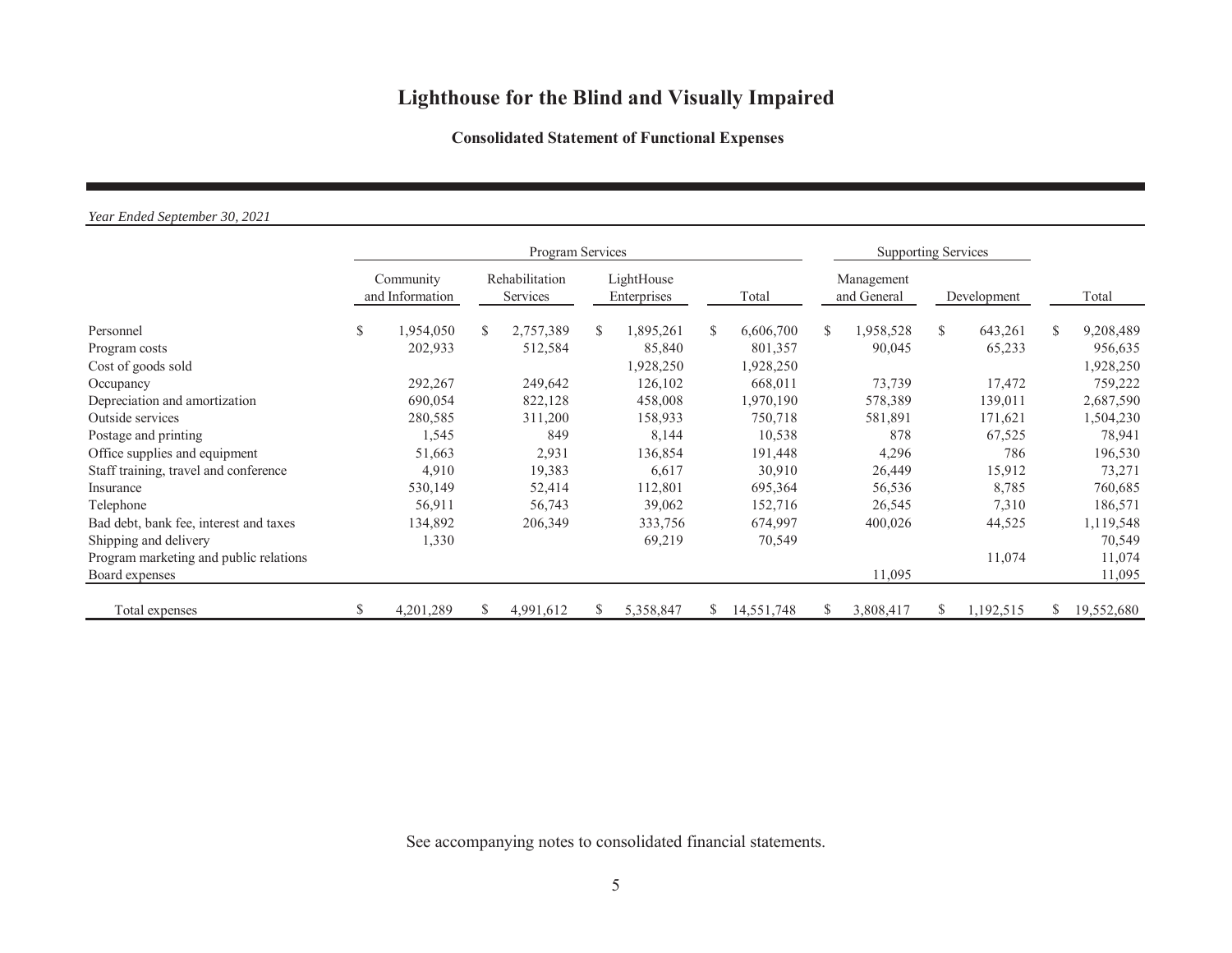### **Consolidated Statement of Cash Flows**

| Year Ended September 30, 2021                     |                    |
|---------------------------------------------------|--------------------|
| <b>Cash Flows from Operating Activities:</b>      |                    |
| Change in net assets                              | \$<br>25, 343, 573 |
| Adjustments to reconcile change in net assets     |                    |
| to net cash used by operating activities:         |                    |
| Change in the value of interest rate swap         | (1,770,882)        |
| Net realized and unrealized gain on investments   | (28, 154, 241)     |
| Depreciation and amortization                     | 2,687,590          |
| Changes in operating assets and liabilities:      |                    |
| Receivables                                       | (490, 782)         |
| Prepaid expenses and other assets                 | (562,092)          |
| Inventory                                         | (348, 801)         |
| Accounts payable and accrued expenses             | 1,223,672          |
| Accrued salaries and benefits                     | 9,767              |
| Deferred revenue                                  | (75, 162)          |
| Net cash used by operating activities             | (2,137,358)        |
|                                                   |                    |
| <b>Cash Flows from Investing Activities:</b>      |                    |
| Proceeds from the sale or maturity of investments | 35,115,147         |
| Purchase of investments                           | (30,037,324)       |
| Distributions from investment in real estate      | 1,480,044          |
| Purchase of property and equipment                | (4,424,581)        |
| Net cash provided by investing activities         | 2,133,286          |
| <b>Cash Flows from Financing Activities:</b>      |                    |
| Payment on loans payable                          | (910,000)          |
| Payments on line of credit                        | (2,430,000)        |
| Proceeds from line of credit                      | 4,750,000          |
|                                                   |                    |
| Net cash provided by financing activities         | 1,410,000          |
| <b>Net Change in Cash and Cash Equivalents</b>    | 1,405,928          |
| Cash and Cash Equivalents, beginning of the year  | 438,247            |
| Cash and Cash Equivalents, end of the year        | \$<br>1,844,175    |
| <b>Supplemental Information</b><br>Interest paid  | \$<br>755,567      |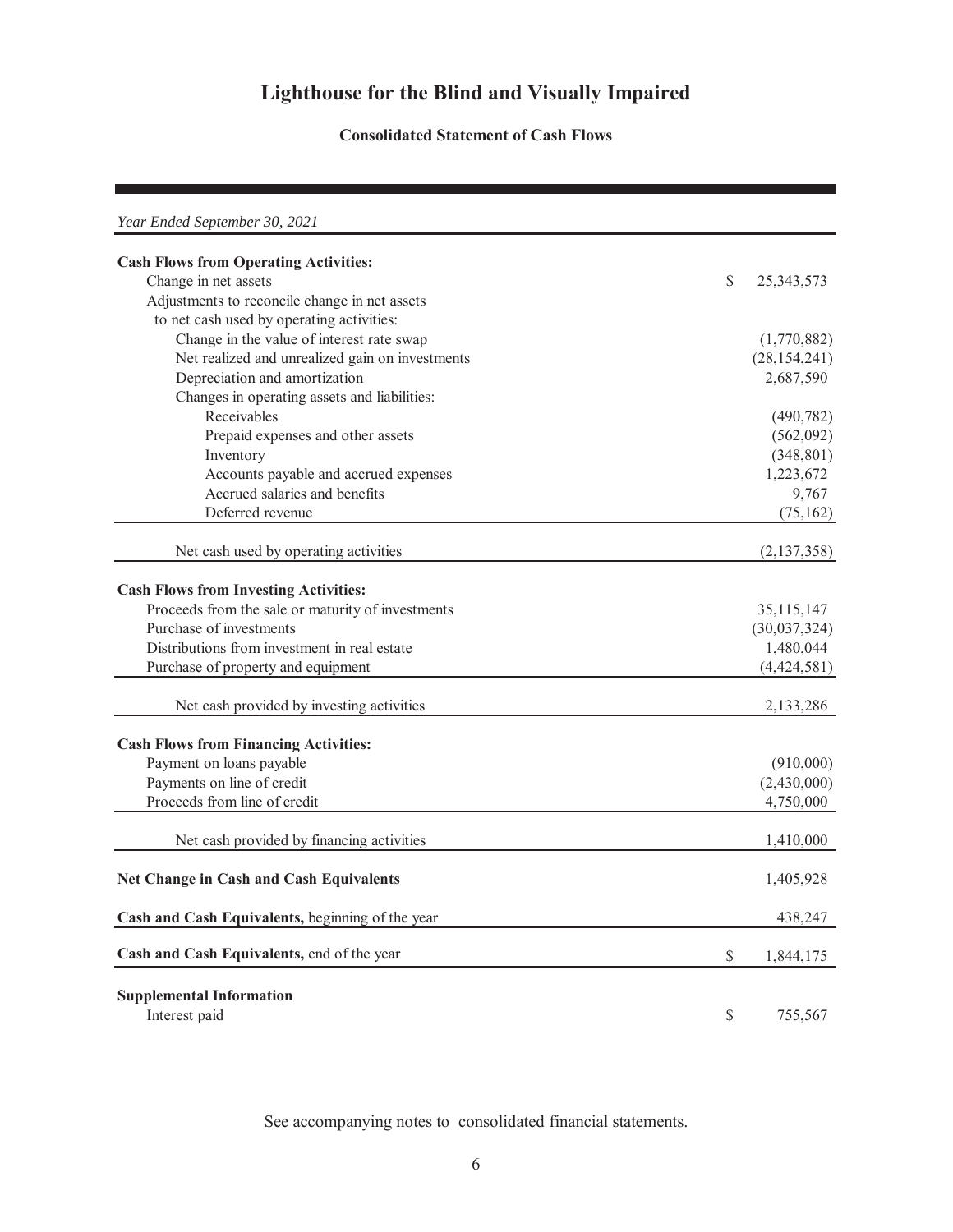**Notes to Consolidated Financial Statements**

### **Note 1 - Nature of Lighthouse and Summary of Significant Accounting Policies:**

LightHouse for the Blind and Visually Impaired (Lighthouse), a California nonprofit public benefit corporation founded in 1902, provides a variety of programs to over 3,000 participants who are blind or visually impaired in San Francisco and throughout five locations throughout Northern California.

LightHouse is the sole owner of The Lighthouse Member LLC (LLC), and 1155 Market Street QALICB, (1155 Market) both California not-for-profit corporations. These entities own and operate two separate parcels of real estate. 1155 Market meets the criteria for consolidation for purposes of financial reporting.

Lighthouse receives support and revenue from a variety of sources.

Following is a description of the programs and services of Lighthouse:

### *Community and Information Services*

- Community Services offers social, health promotion and educational classes for the blind. Opportunities include, yoga, dance, a book club, and many other programs. Cultural, artistic and fitness programs bring people together for social engagement and to build a community of low vision and blind people.
- x Blind teens find a place where blindness is normal at LightHouse Youth Programs. Activities include adventures in the great outdoors, volunteer service and mentorship opportunities.
- x A Counseling Services Program for the blind and low vision provides one-on-one counseling, peer counseling and group therapy sessions.
- The Media and Accessible Design Laboratory (MAD Lab) makes visual information accessible to people who are blind and visually impaired. The transcription team takes original copy and translates it into accessible formats, including braille, large print, and audio. An experienced team of braille certified tactile image and map designers helps corporate and governmental entities, educational institutions, and non-profit Lighthouses improve the accessibility and inclusiveness of their venues and services as well as comply with ADA signage standards and state building codes.

### *Vision Rehabilitation Services*

- Blindness Skills provides instruction to people who are new to blindness or low vision to help them learn to use a white cane for mobility, read braille, utilize accessible technology and acquire adaptive methods for cooking and daily living.
- The LightHouse's Employment Immersion Program is a job training program specifically designed for blind and visually impaired jobseekers in the Bay Area. Our graduates have found jobs, starting them on a path of self-reliance and life fulfilment.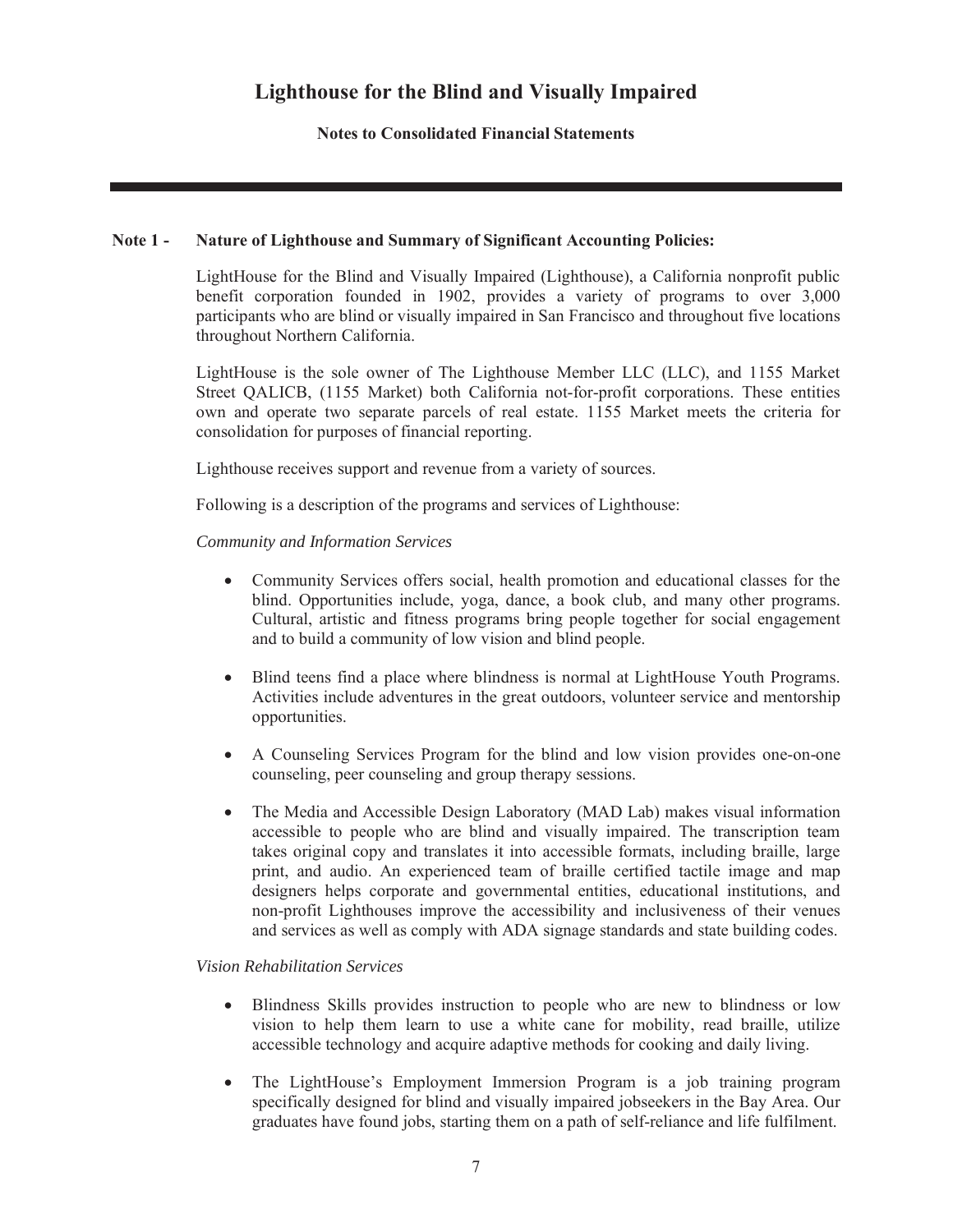**Notes to Consolidated Financial Statements**

- Enchanted Hills Camp for the Blind in Napa is one of the West's only camps for blind, visually impaired, deaf-blind and multi-disabled youth, adults and seniors. Enchanted Hills Camp is a place for blind campers to explore and create, gain courage, try new things and make lifelong friends.
- Deaf-Blind Services include a communications equipment and training program that is open to deaf-blind individuals throughout the state. It also hosts a special Enchanted Hills Camp session specifically for the deaf-blind.

#### *LightHouse Enterprises*

- LightHouse operates Adaptations, a brick-and-mortar store selling blind adaptive technologies and tools, such as white canes, guide dog supplies, magnifiers, talking watches and other items.
- LightHouse Industries provides direct employment at the Sirkin Lighthouse, our light manufacturing plant in Alameda where 75% of all direct labor is performed by blind or visually impaired employees.
- a. Basis of Presentation and Consolidation

The consolidated financial statements include the financial statements of the Lighthouse and 1155 Market (known collectively as The Lighthouse). All material intercompany accounts and transactions have been eliminated.

The consolidated financial statements have been prepared on the accrual basis of accounting in accordance with accounting principles generally accepted in the United States of America (U.S. GAAP), applicable to not-for-profit organizations. The Lighthouse presents information regarding its net assets and activities according to two classes of net assets.

*Net Assets Without Donor Restrictions –* net assets that are not subject to donorimposed stipulations. In addition, the Board has designated net assets of \$152,245,495 that are not restricted by donors but set aside by the Board for specific uses, including subsidizing operating deficits, capital improvements and program enhancements.

*Net Assets With Donor Restrictions –* net assets that are subject to donor-imposed restrictions. Some donor-imposed restrictions are temporary in nature, such as those that will be met by the passage of time or other events specified by the donor. Other donor-imposed restrictions are perpetual in nature where the donor stipulates that the principal be invested in perpetuity. The Lighthouse has no restrictions that are perpetual in nature.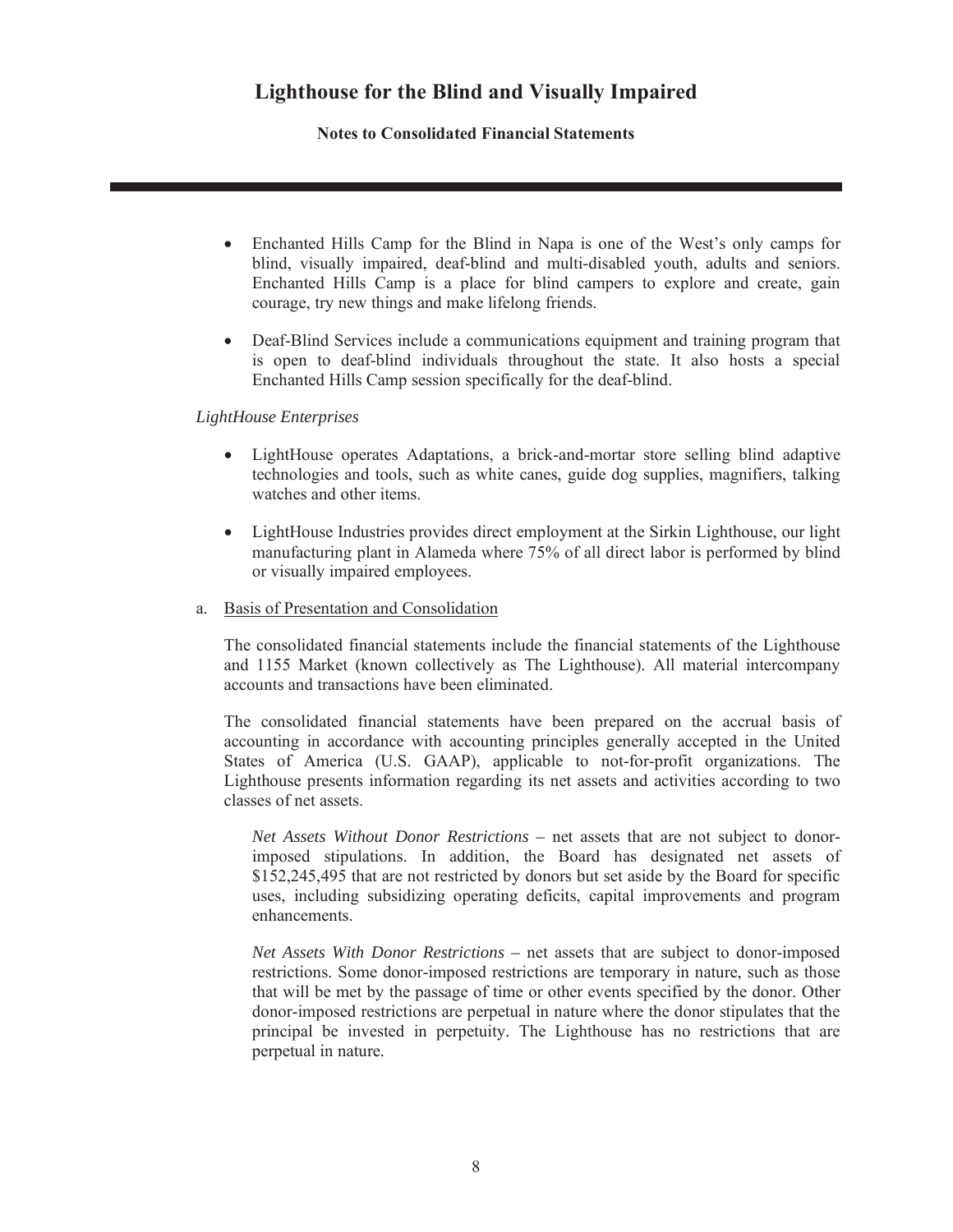**Notes to Consolidated Financial Statements**

### b. Recognition of Revenue

Contributions are recognized at their fair value when the donor makes an unconditional promise to give to Lighthouse. Donor-restricted contributions are reported as increases in donor restricted net assets depending on the nature of the restrictions. When a restriction expires, net assets with restrictions are reclassified to net assets without restrictions.

Unconditional promises to give that are expected to be collected within one year are recorded at net realizable value. Unconditional promises to give that are expected to be collected in future years are recorded at the present value of their estimated future cash flows. The discounts on those amounts are computed using market discount rates applicable to the years in which the promises are received. Amortization of the discounts is included in contribution revenue. Lighthouse uses the allowance method to determine uncollectible receivables. The allowance is based upon prior years' experience and management's analysis of specific promises made. Conditional promises to give - that is, those with a measurable performance or other barrier and a right of return - are not recognized until the conditions on which they depend have been met.

### *Government grants*

A portion of Lighthouse's revenue is derived from cost-reimbursable federal and state contracts, which are conditioned upon certain performance requirements and/ or incurring qualifying expenses. Amounts received are recognized as revenue when Lighthouse has incurred expenditures in compliance with specific contract or grant provisions. Amounts received prior to incurring qualifying expenditures are reported as deferred revenue in the Statement of Financial Position.

### *Sales*

Sales and program service fees are recognized as revenue at the time that the sale is completed.

### *Program service fees*

Program service fees are recognized at the time that the related service is provided to a client.

#### c. Estimates

The preparation of financial statements in conformity with U.S. GAAP requires management to make estimates and assumptions that affect the reported amounts of assets and liabilities and disclosure of contingent assets and liabilities at the date of the consolidated financial statements and the reported amounts of revenues and expenses during the reporting period. Actual results could differ from those estimates.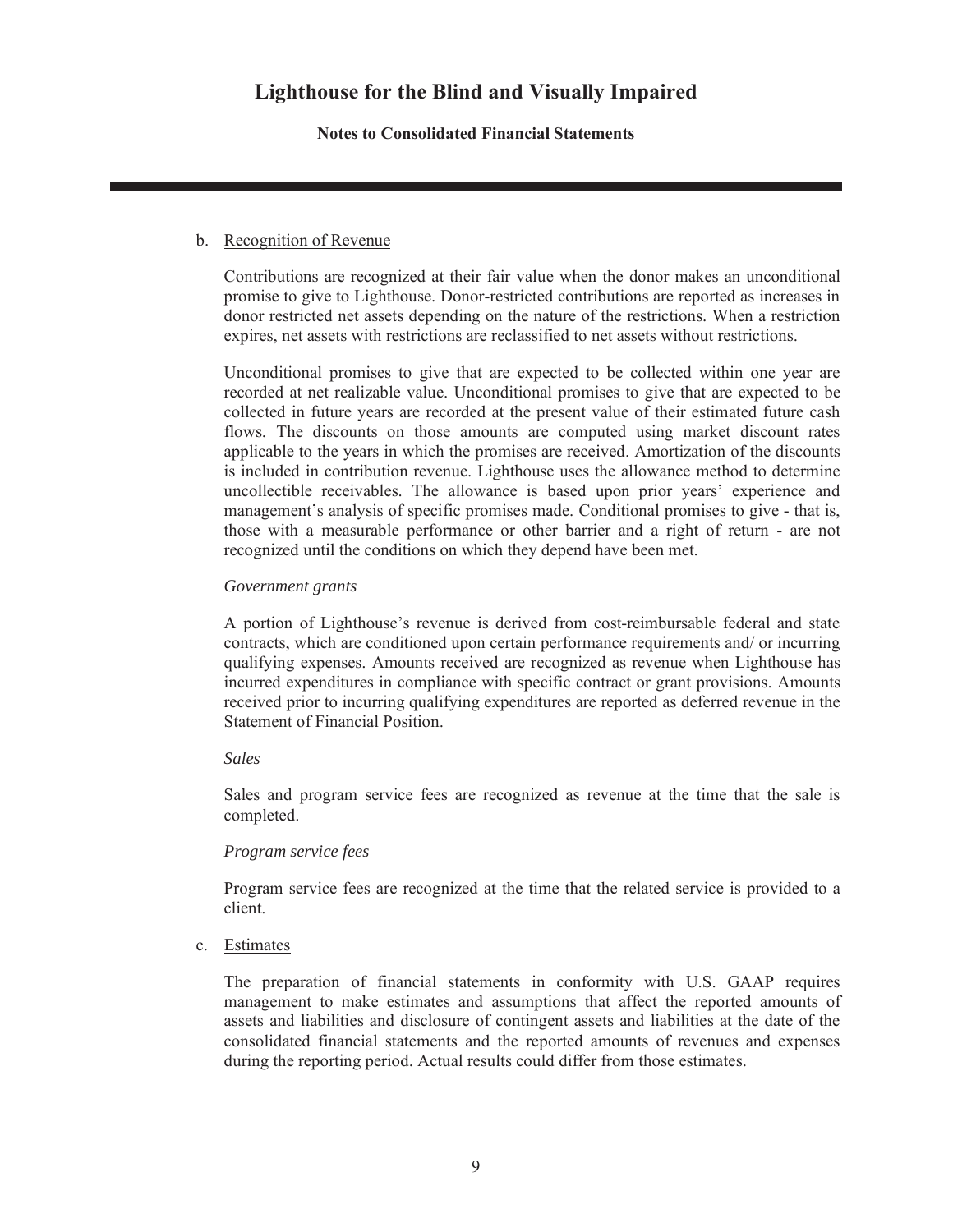**Notes to Consolidated Financial Statements**

### d. Cash and Cash Equivalents

For purposes of the statements of cash flows, cash is defined as cash in demand deposit accounts as well as cash on hand. Cash equivalents are short term, highly liquid investments that are readily convertible to known amounts of cash and investments so near their maturity that the risk of changes in value due to changes in interest rates is negligible. These are generally investments with maturity dates within three months of the acquisition date.

### e. Receivables

Receivables are stated at the amount the Lighthouse's management expects to collect from outstanding balances. Management provides for probable uncollectible amounts through a charge to bad debt expense and a credit to a valuation of its assessment of the current status of individual accounts. Management believes the entire balance of receivables is collectible, and therefore, no allowance was recorded as of September 30, 2021.

#### f. Investments

Investments in money market funds and mutual funds are carried at fair value based upon quoted market prices. Investments in privately held entities are carried at cost, which approximates fair value.

Gains and losses that result from market fluctuations are recognized in the Statement of Activities and Change in Net Assets in the period such fluctuations occur. Dividend and interest income are accrued when earned.

Investments in real estate are carried at cost.

g. Inventory

Inventory items are held for sale or resale and are stated at the lower of cost or market value and determined on a first-in, first-out basis.

#### h. Property and Equipment

The Lighthouse records property, equipment, and improvements in excess of \$5,000 at historical cost or, if donated, at fair market value at the date of donation. Depreciation is determined on the straight-line method over the estimated useful lives of the assets ranging from five to forty years.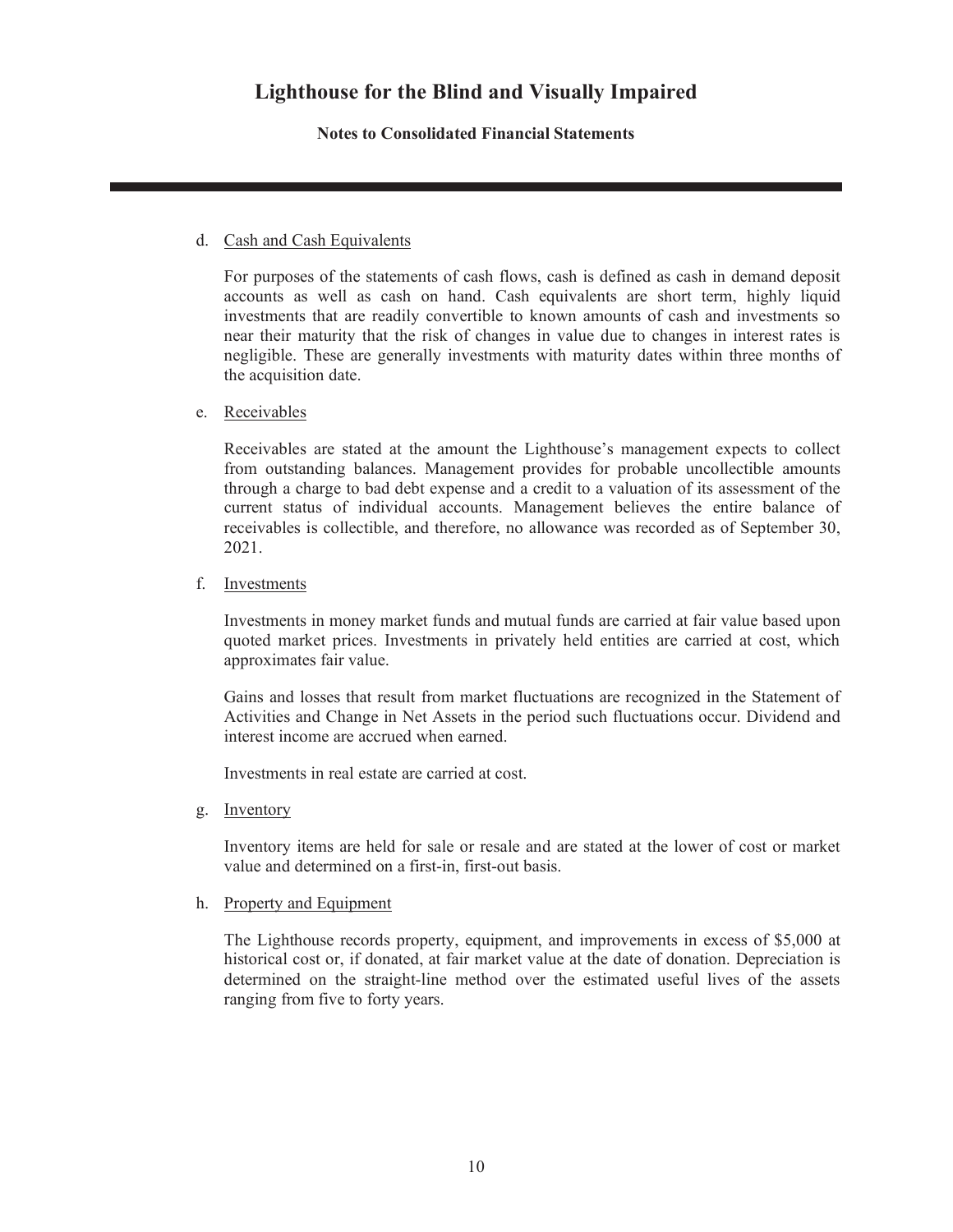**Notes to Consolidated Financial Statements**

### i. Functional Allocation of Expenses

The Lighthouse allocated its expenses on a functional basis among its various programs and support services. Expenses that can be identified with a specific program or support service are allocated directly. Indirect costs are allocated among program and support services on a basis proportionate to the direct staff time or other method which best measures the relative degree of benefit.

### j. Income Taxes

The Lighthouse is a tax-exempt organization under Internal Revenue Service Code (IRC)  $§501(c)(3)$  and the applicable California tax code.

Management evaluated the Lighthouse's tax positions and concluded that the Lighthouse had maintained its tax-exempt status and had not taken uncertain tax positions that required adjustment to the consolidated financial statements. Therefore, no provision or liability for income taxes has been included in the consolidated financial statements.

#### k. Fair Value Measurements

Fair value is defined as the price that would be received to sell an asset or paid to transfer a liability in an orderly transaction between market participants at the measurement date.

The Lighthouse classifies its financial assets and liabilities measured at fair value on a recurring basis based on a fair value hierarchy with three levels of inputs. Level 1 values are based on unadjusted quoted prices in active markets for identical securities. Level 2 values are based on significant observable market inputs, such as quoted prices for similar securities and quoted prices in inactive markets. Level 3 values are based on significant unobservable inputs that reflect the Lighthouse's determination of assumptions that market participants might reasonably use in valuing the securities. The valuation levels are not necessarily an indication of the risk or liquidity associated with the assets and liabilities measured at fair value.

#### m. New Accounting Pronouncement Recent Accounting Pronouncements

#### *Adopted*

In May 2014, the Financial Accounting Standards Board (FASB) issued Accounting Standards Update (ASU) 2014-09, *Revenue from Contracts with Customers (Topic 606)*, requiring an entity to recognize the amount of revenue to which it expects to be entitled for the transfer of promised goods or services to customers. The updated standard will replace most of the existing revenue recognition guidance in U.S. GAAP and permits the use of either a full retrospective or retrospective with cumulative effect transition method. The ASU was adopted by Lighthouse as of October 1, 2020. The impact of adopting this guidance is reflected in the consolidated financial statements and did not have a significant impact on the consolidated financial statement disclosures.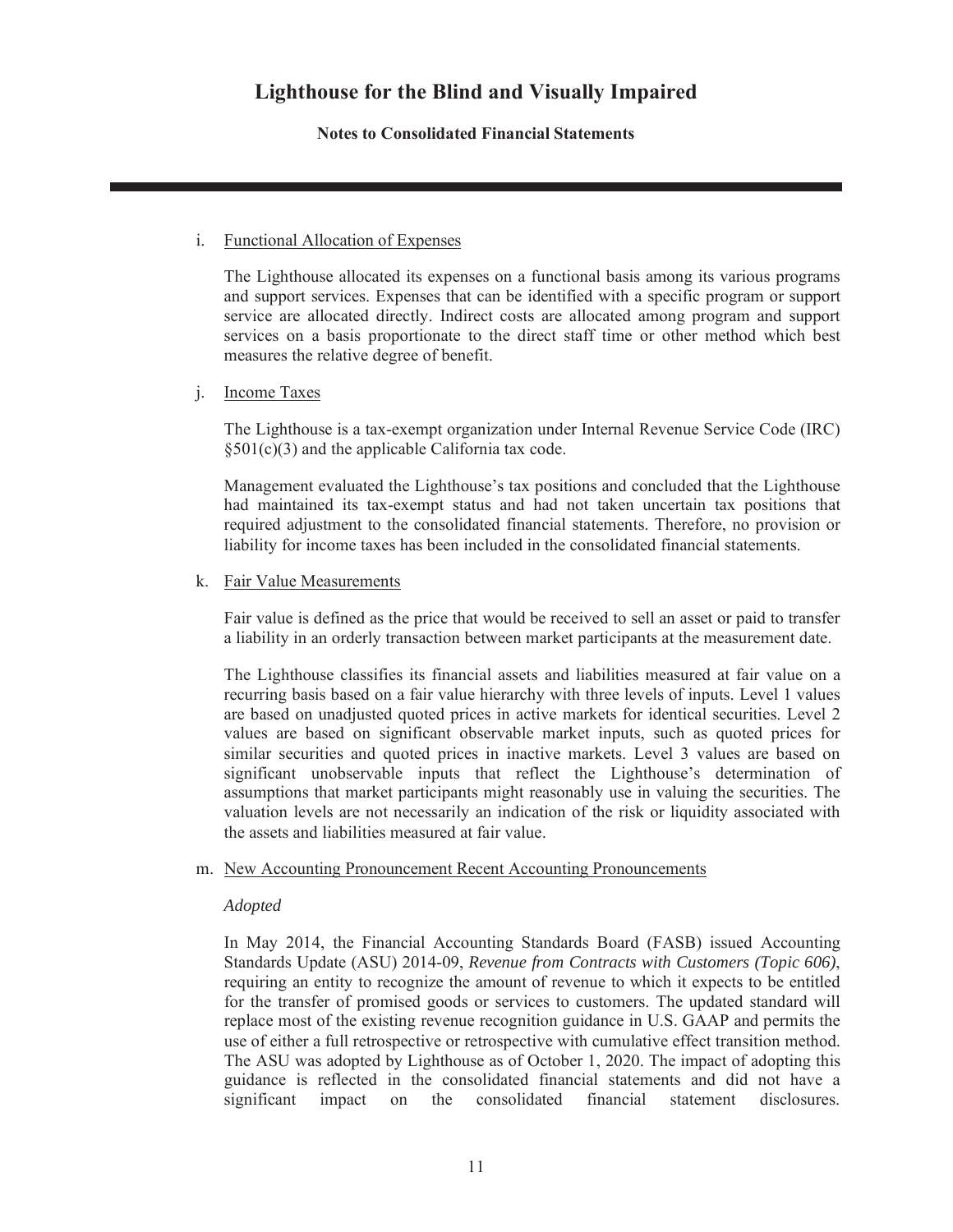**Notes to Consolidated Financial Statements**

#### n. Subsequent Events

The Lighthouse evaluated subsequent events for recognition and disclosure through February 14, 2022, the date which these consolidated financial statements were available to be issued. Management concluded that no material subsequent events have occurred since September 30, 2021 that requires recognition or disclosure in such consolidated financial statements.

#### **Note 2 - Receivables:**

Receivables consisted of the following at June 30, 2021:

| Government grants<br>LightHouse Industries<br>Other | 862,215<br>467,549<br>137,110 |  |
|-----------------------------------------------------|-------------------------------|--|
| Total                                               | 1,466,874<br><sup>S</sup>     |  |

#### **Note 3 - Investments:**

The following are the major categories of investments measured at fair value on a recurring basis during the year ended September 30, 2021:

|                             | Level 1     | Level 2       | Level 3   | Total                   |
|-----------------------------|-------------|---------------|-----------|-------------------------|
| Mutual funds - equity funds |             | 94,493,351    |           | 94,493,351<br>S.        |
| Mutual funds - bond funds   |             | 55,007,288    |           | 55,007,289              |
| Equity                      | S<br>10,312 |               |           | 10,312                  |
| Corporate Bonds             | 2,112,973   |               |           | 2,112,973               |
| Money Market Funds          | 507,214     |               |           | 507,214                 |
| Equity Investment in        |             |               |           |                         |
| Accessible Inc.             |             |               | \$114,356 | 114,356                 |
| Total                       | \$2,630,499 | \$149,500,639 |           | \$114,356 \$152,245,495 |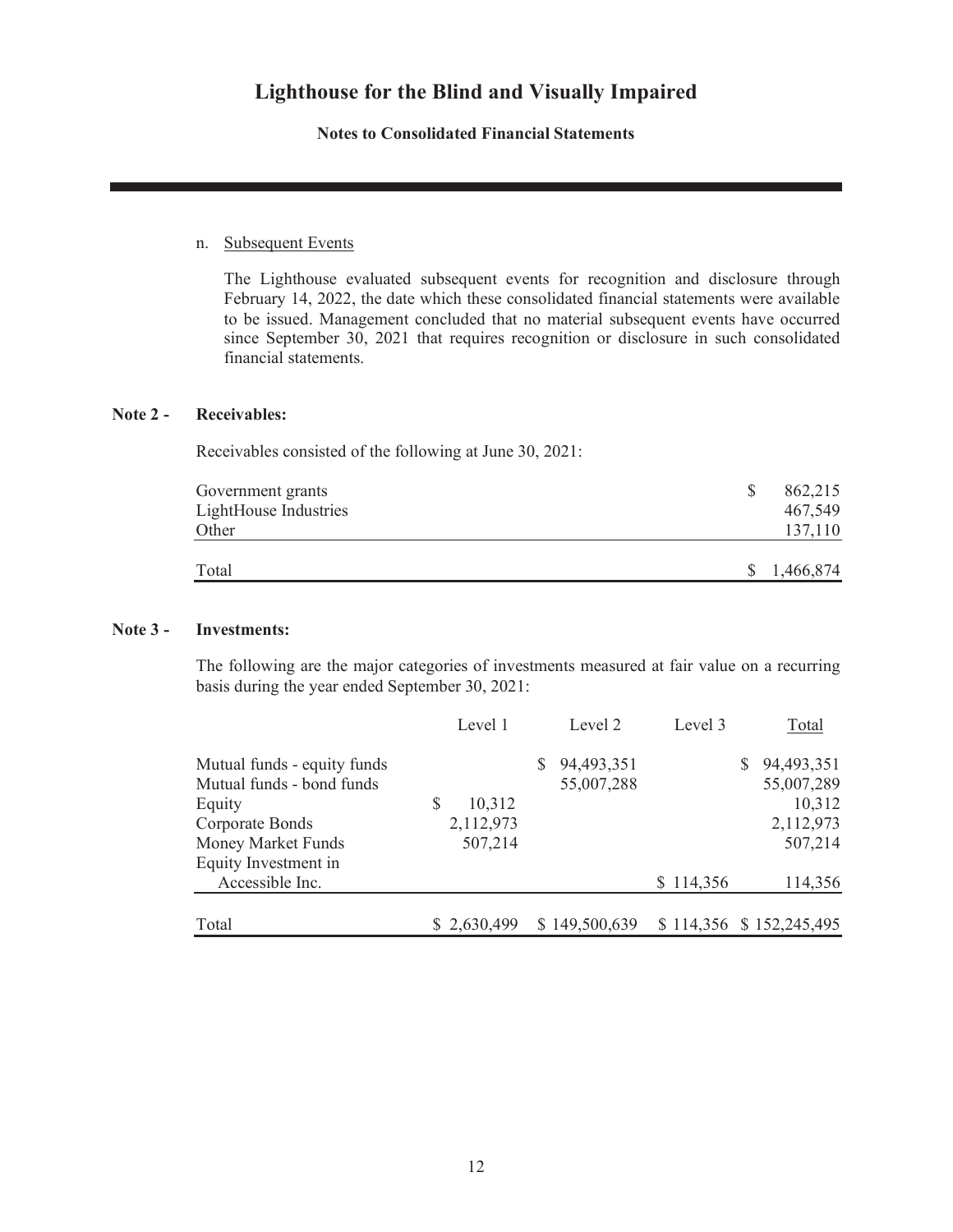**Notes to Consolidated Financial Statements**

#### *Investment Income*

The following summarizes the investment income during the year ended September 30, 2021:

| Interest and dividend income   | \$2,305,457  |
|--------------------------------|--------------|
| Realized gain on investments   | 10,242,628   |
| Unrealized gain on investments | 17,911,613   |
| Investment Fees                | (47,993)     |
| Total investment income, net   | \$30,411,705 |

Investments serve as security for loans payable as described in Note 7.

#### **Note 4 - Investment in Real Estate:**

The Lighthouse Building LLC (the Company) is a single member LLC owned by Blind Holdings LLC. Blind Holdings LLC is owned jointly by the Lighthouse (90% owner via a single member LLC named "The Lighthouse Member LLC" (the LLC)) and 1155 Market LLC (10% owner). The Company owns the first eight floors, basement, roof and land, known as Parcel A of an eleven-story building located at 1155 Market Street, San Francisco California. Floors nine through eleven are owned by 1155 Market Street QALICB. The investment in real estate of \$22,962,332 recorded in the accompanying Statement of Financial Position represents the 90% interest in the Company equity as of September 30, 2021 per the Company's audited financial statements. The real estate is currently leased to the City and County of San Francisco through January 31, 2023 with two extension options for five years each.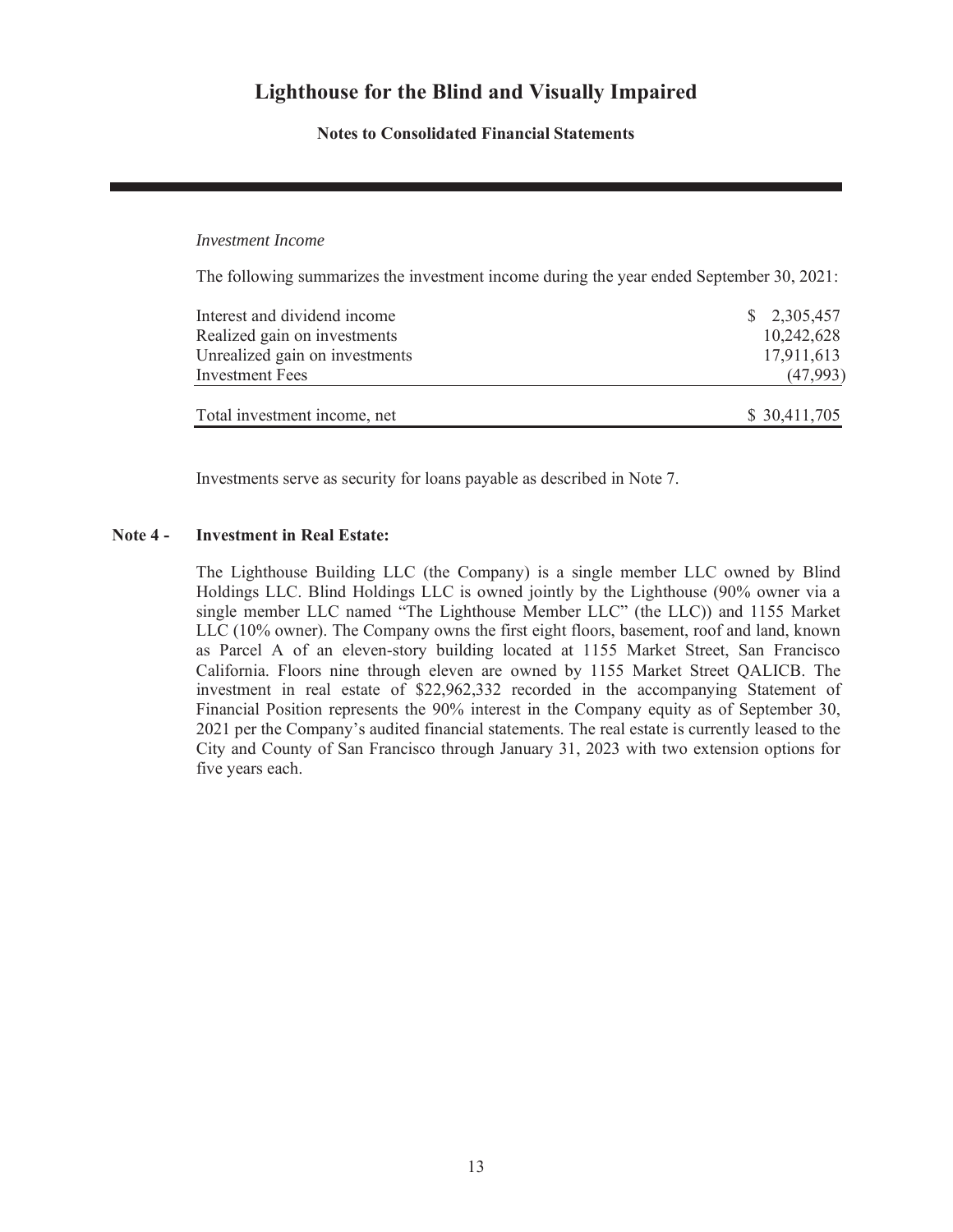**Notes to Consolidated Financial Statements**

#### **Note 5 - Note Receivable:**

On December 9, 2015, the Lighthouse entered into a loan agreement with USBCDC Investment Fund 105, LLC ("Borrower") in the amount of \$11,630,500. The loan was entered into to obtain a New Market Tax Credit ("NMTC") under Section 45D of the Internal Revenue Code. The Borrower used the proceeds to refinance a portion of the \$15,000,000 equity investment in the ESIC New Markets Partners LXII Limited Partnership, (the "Enterprise Community Development Entity or Enterprise CDE") and fund a portion of the \$2,500,000 equity investment in USBCDE Sub-CDE 139, LLC, (the "USB CDE Investment"), return a portion of the capital contributions previously made by U.S. Bancorp Community Development Corporation in the amount of \$4,105,500, and pay various fees in connection with the NMTC transaction. The outstanding principal balance of the loan funds will accrue interest at a rate of 1.465827% per annum, payable quarterly. Principal payments will not become due until March 15, 2023, after the NMTC compliance period has ended, at which time the Borrower shall make a one-time payment to the Lighthouse in the amount of distributions by the Community Development Entities. The loan matures on December 9, 2045. The balance of the loan as of September 30, 2021 was \$11,630,500. The Lighthouse also earned interest from the leverage loan during the period in the amount of \$170,498 which is included in interest and dividend income in 2021.

#### **Note 6 - Property and Equipment:**

Property and Equipment consisted of the following at September 30, 2021:

| 3,087,401      |
|----------------|
| 61,635,330     |
| 341,951        |
| 4,239,845      |
| 7,977,981      |
| 216,000        |
| 77,498,508     |
| (14, 268, 283) |
| 63,230,225     |
|                |

Construction in progress relates to costs incurred for the rehabilitation of Enchanted Hills Camp and improvements to the Lighthouse Industries facility. Total costs of these two projects approximate \$37,500,000 and will be funded through a variety of sources, including contributions, bank financing and the proceeds from insurance and legal settlements.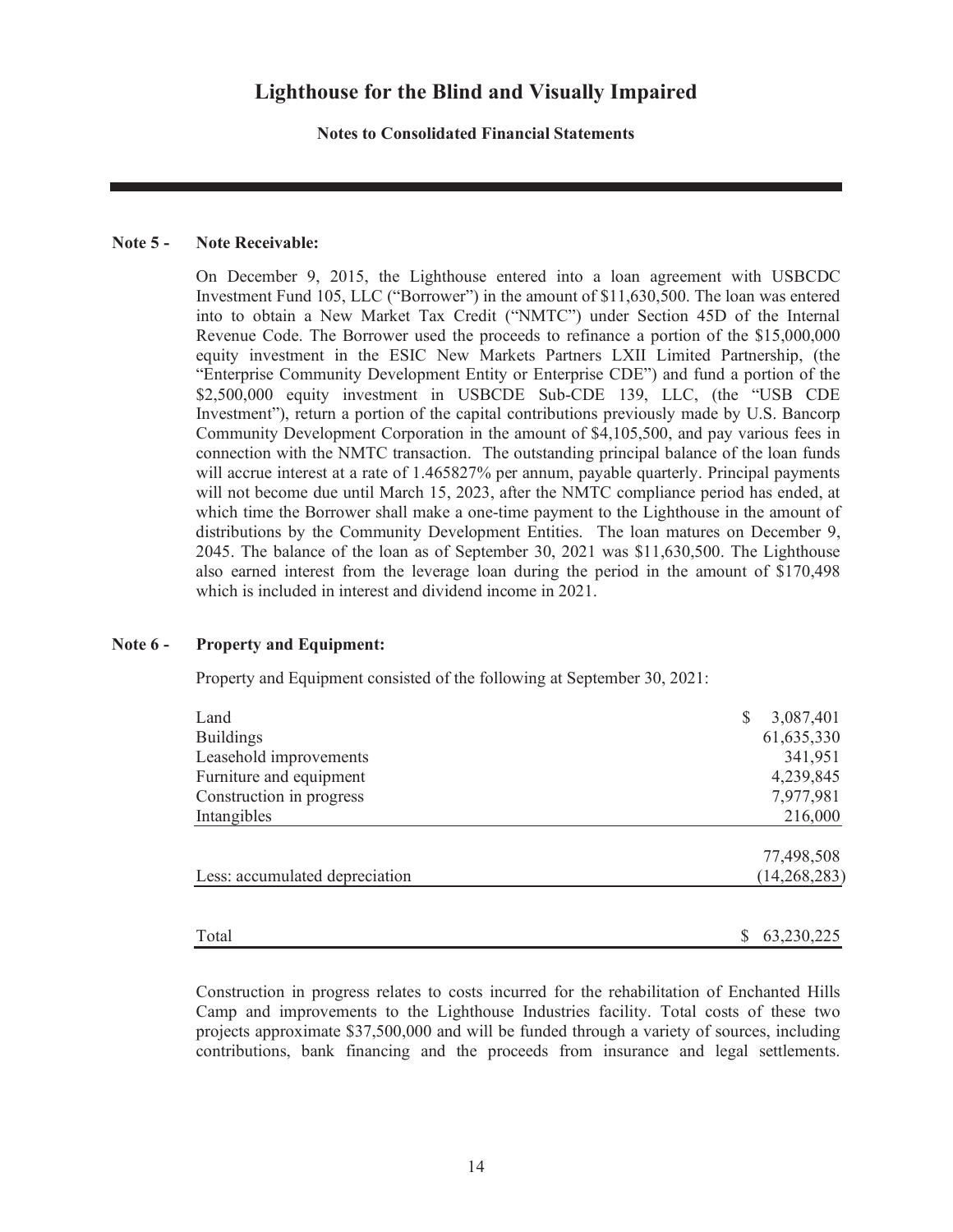**Notes to Consolidated Financial Statements**

### **Note 7 - Debt:**

The New Market Tax Credit ("NMTC") was enacted as part of the Community Renewal Tax Relief Act of 2000 and was designed to stimulate investment in new private capital, which would in turn facilitate economic and community development in distressed communities. In connection with the NMTC transaction, on December 2, 2015, the Lighthouse entered into a loan agreement for a term loan in the amount of \$36,000,000. On April 24, 2020 the loan was refinanced and \$32,700,000 was borrowed, the proceeds of which were used to pay off the 2015 debt. The original 2015 loan accrued interest at a rate of one-month LIBOR plus 1.83% and was secured by investments held in U.S. Bank, as mentioned in Note 3. The refinanced loan bears interest at a fixed rate of 1.637%. Principal and interest payments are due monthly, and the unpaid principal and unpaid accrued interest is due upon maturity of the loan in April 2030. On September 30, 2021, the unpaid principal balance was \$31,494,000. Interest expense on the loan was \$530,937 for the year ended September 30, 2021.

In connection with the NMTC transaction, on December 2, 2015, the Lighthouse entered into two loan agreements for \$14,550,000 and \$2,500,000, respectively. Both loans are unsecured and the unpaid principal balances bear interest at the rate of 1.00% per annum. Interest only payments are due quarterly for the period from March 1, 2016 through December 1, 2022. Commencing March 1, 2023, principal and interest payments in the amounts of \$177,233 and \$30,452, respectively, are due quarterly until both notes mature on December 2, 2045. As of September 30, 2021, the combined unpaid principal balance on the notes was \$17,050,000 and combined interest payments of \$170,500 were made during the year then ended.

| Year ending           |   |                |    |             |               |
|-----------------------|---|----------------|----|-------------|---------------|
| September 30,         |   | <b>US Bank</b> |    | <b>NMTC</b> | Total         |
| 2022                  | S | 940,000        |    |             | \$<br>940,000 |
| 2023                  |   | 970,000        | \$ | 413,544     | 1,383,544     |
| 2024                  |   | 1,000,000      |    | 708,932     | 1,708,932     |
| 2025                  |   | 1,030,000      |    | 708,932     | 1,738,932     |
| 2026                  |   | 1,060,000      |    | 708,932     | 1,768,932     |
| Thereafter            |   | 26,494,000     |    | 14,509,660  | 41,003,660    |
| Total                 |   | 31,494,000     |    | 17,050,000  | 48,544,000    |
| Less: Current Portion |   | (940,000)      |    |             | (940,000)     |
| Non - Current Portion |   | 30,554,000     | S  | 17,050,000  | \$47,604,000  |

Both loans contain certain covenants with which Lighthouse was in compliance with at September 30, 2021. Expect future payments are as follows: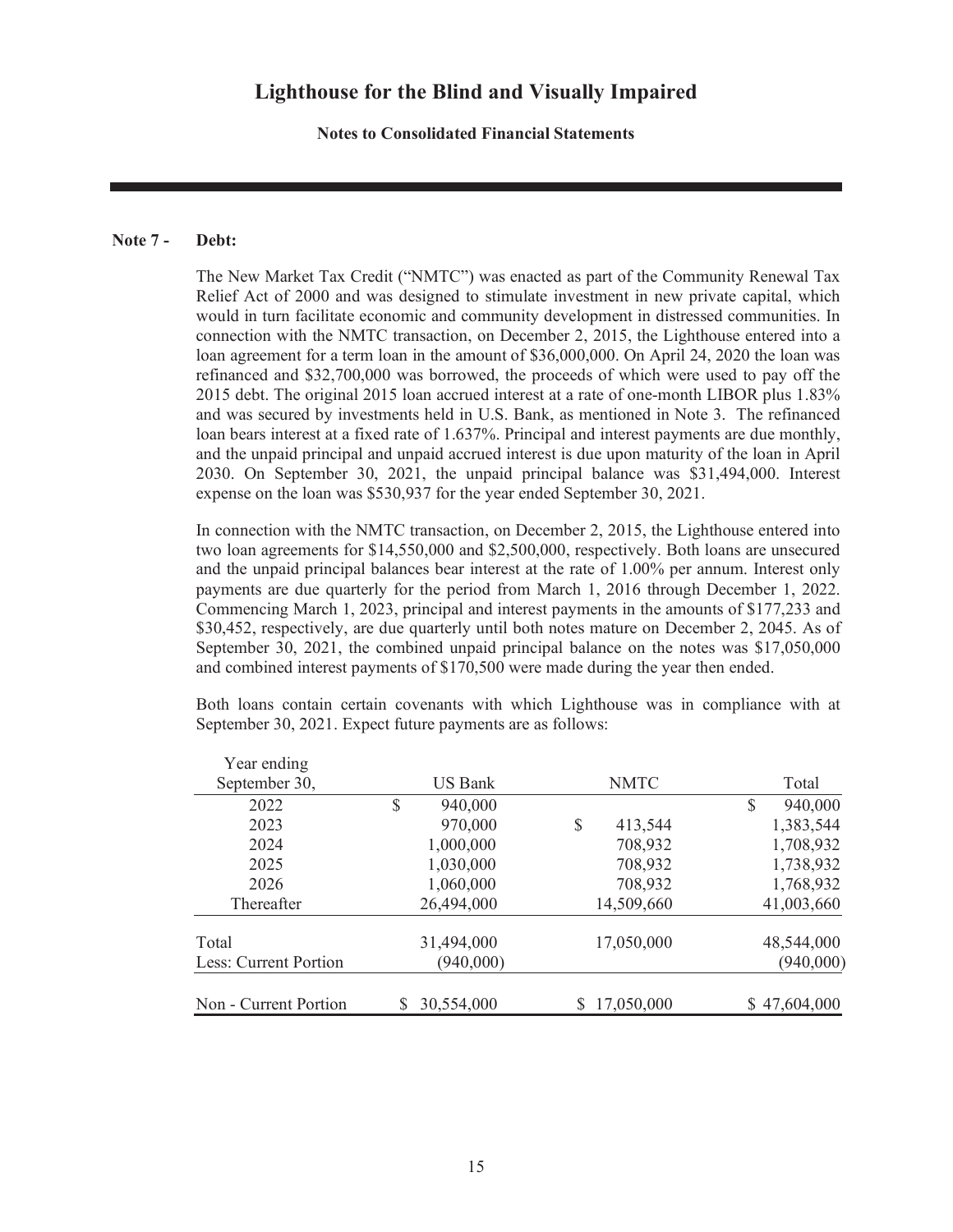**Notes to Consolidated Financial Statements**

### *Line of credit*

The Lighthouse has a line of credit with a bank of \$10,000,000 bearing interest at a rate of one-month LIBOR plus 1.50%. The line of credit expires on November 24, 2021. The balance outstanding at September 30, 2021 is \$3,350,000.

*Interest rate swap*

In order to minimize the risk of interest rate movement, the Lighthouse entered into a swap agreement in conjunction with the refinancing of the 2015 loan during the year ended September 30, 2021, whereby it exchanged a variable rate of interest for a fixed rate of 1.637%.

The change in the value of the interest rate swap agreement is included in the accompanying Statement of Activities and Changes in Net Assets. As of September 30, 2021, the value of the interest swap was \$1,166,506 as a result of a net unrealized gain during the year of \$1,770,882. Domestic and international capital markets have experienced significant volatility. As a result, fluctuations in the fair value of interest rate swap may have occurred subsequent to September 30, 2021.

#### **Note 8 - Net Assets With Donor Restrictions:**

Net assets with donor restrictions are restricted by time and/or purpose and consisted of the following at September 30, 2021:

| <b>Enchanted Hills Camp</b><br>Rehabilitation services<br>Other |   | 325,307<br>20,055<br>66,280 |
|-----------------------------------------------------------------|---|-----------------------------|
| Total                                                           | S | 411,642                     |

For the years ended September 30, 2021, net assets released from restriction from various donor sources consisted of the following:

| <b>Enchanted Hills Camp</b><br>Rehabilitation services<br>Other | \$.      | 478,526<br>4,200<br>9,094 |
|-----------------------------------------------------------------|----------|---------------------------|
| Total                                                           | <b>S</b> | 491,820                   |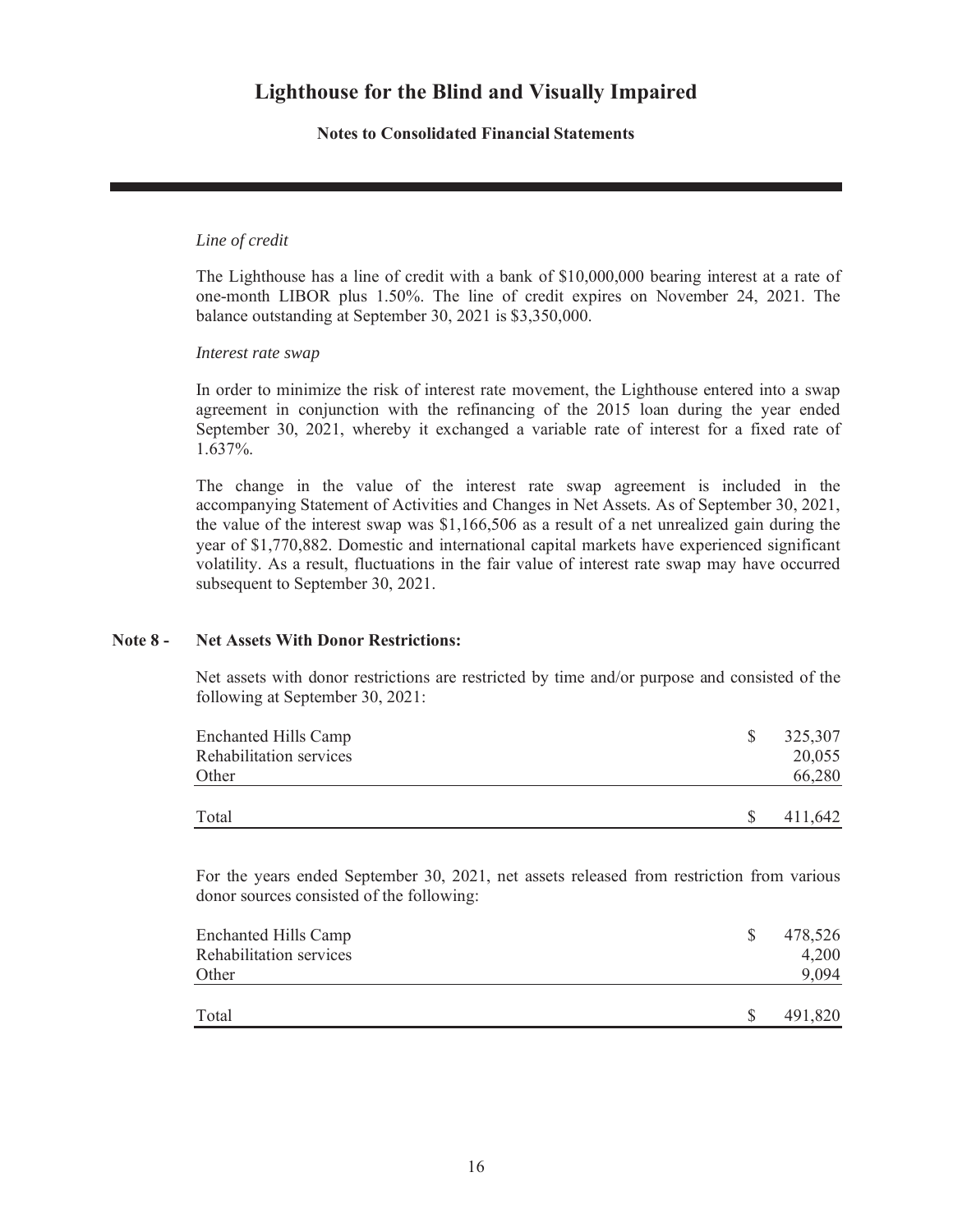**Notes to Consolidated Financial Statements**

#### **Note 9 - Operating Leases and Service Agreements:**

Future minimum payments under noncancelable leases and service agreements are as follows:

| For the Years Ending |               |
|----------------------|---------------|
| September 30,        |               |
| 2022                 | \$<br>190,540 |
| 2023                 | 691,540       |
| 2024                 | 858,540       |
| 2025                 | 855,000       |
| 2026                 | 855,000       |
| Thereafter           | 16,173,750    |
| Total                | \$19,624,370  |

Total rent expense was \$383,638 for the year ended September 30, 2021.

#### **Note 10 - Retirement Plans:**

On November 7, 2019, the Lighthouse Board of Directors voted to amend its 401(k) retirement plan to provide Safe-Harbor provisions effective January 1, 2020. Under the Safe-Harbor provisions, participating employees became fully vested in company contributions and the company match percentage was reduced from 7% in effect since 2016 to the 6% maximum allowable under Safe-Harbor. As part of the amendment, the Board also adopted a 3-month waiting period before new employees are eligible to enroll in the Plan.

During the year ended September 30, 2021, the Board approved a contribution to the plan which totaled \$292,465.

LightHouse also adopted a 457(b)-plan effective March 1, 2011. The plan is funded by employee contributions and the Lighthouse made no contributions toward this plan during the year ended September 30, 2021.

#### **Note 11 - Contingencies:**

The Lighthouse receives grants and contracts from various County, State, and Federal agencies. These grants and contracts are subject to inspect and audit by the appropriate governmental funding agencies. The purpose is to determine whether program funds were used in accordance with their respective guidelines and regulations. The potential exists for disallowance of previously funded program costs. The ultimate liability, if any, which may result from these governmental audits cannot be estimated and, accordingly, the Lighthouse has no provisions for the possible disallowance of program costs. It is management's opinion that all grant and contract conditions have been met.